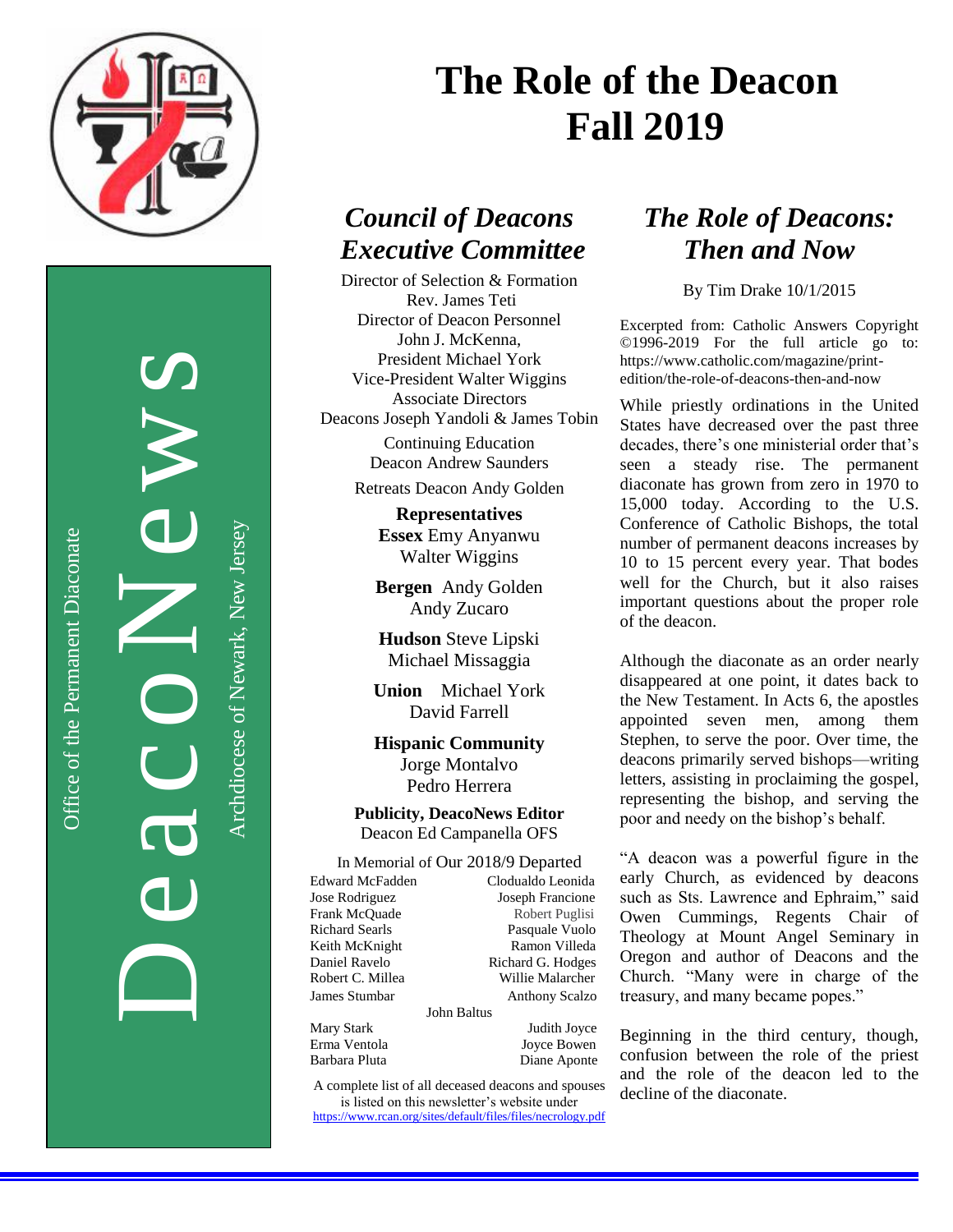### **Fall 2019 http://sjanj.net/rcan\_deacon Archdiocese of Newark**

## *Council President Deacon Michael York*



The Archdiocese of Newark will have for the first time, a Rosary Congress. As explained on the rcan.org

website: "Sponsored by the Office for Evangelization, the Archdiocese of Newark will be hosting its first Rosary



Congress. A Rosary Congress is the participation of multiple parishes in a 24 hour, 7 day Rosary and Adoration event. It begins on Sunday, October, 6, and runs continuously through Sunday, October 13." My parish, St. John the Apostle in Linden is one of the several parishes participating…otherwise, I might have missed this opportunity. The purpose is to pray for restoration, life, peace, healing, renewal, families, our country and our Church. At, St. John the Apostle, we have Perpetual Eucharistic Adoration (for more than 20 years), which has been and continues to be a great blessing for the parish, community and the Church…so it seemed natural to become a hosting parish for the Rosary Congress. A parish participation list can be found @ rcan.org/officeevangelization.

## *Deacon Spotlight*



Igbo Catholic Community/St. Borromeo Parish

*Deacon P. Emeruwa Anyanwu*

Ordained May 2011 By Most Rev. Thomas Donato

Born in Nigeria, Emeruwa migrated to the United States in August 1979 at the age of 25. Emeruwa attended his Elementary and Secondary school education in Nigeria. The call to serve God manifested in his early years as a child. He was a Mass server. He had no interest in attending the Seminary to become a Priest because at such early stage in life, he wanted to be married, have children and still serve God if possible as a clergy, which was not an option for Catholic clergy at the time. He made a deal with God that will serve him as a clergy if he could become a family man and still remain Catholic.

After completing his Secondary School education, Emeruwa attended Teachers College Uzuakoli where he became certified as a High School Teacher. He taught General Science, Biology and Geography in his native country, Nigeria. After teaching for four years, he sought to improve his livelihood by searching for greener pastures in the United States where he studied at Essex County College and New Jersey Institute of Technology, both in Newark New Jersey. By 1984, Emeruwa had earned two Associate Degrees in Mathematics and Engineering respectively, and Bachelors and Master of Science in Civil Engineering, all within five years of arriving in the United States. He was a Teaching Assistant at NJIT from 1982 – 1984, which provided the needed financial assistance to complete his Bachelorette and Masters

degrees. Upon graduation, Emeruwa stated working as a civil engineer in highway design and later as a Project Manager in the Hydropower, regulating the safety of dams in the New York Regional Office of the Federal Energy Regulatory Commission.

During his years as a High School Teacher, he met a young beautiful lady in his native Community and the relationship was blessed. They loved each other so dearly. In 1984, upon graduation from NJIT, Emeruwa married the love of his life, Ugomma and was blessed with Uchechi<br>
(relocated to Nigeria). Kelechi. (relocated to Nigeria), Nnamdi and Nneka; and two grandchildren Joeliz and Chidi, all of which contributed to his dream as a Roman Catholic family man and cleric

In the recesses of his mind the call to serve God remained buried as a seed in the soil ready to germinate. While as a parishioner at the Immaculate Heart of Mary Parish in Maplewood, Emeruwa and his wife served as Eucharistic Ministers and CCD Teachers. Both also served in the Parish Council.

One day in 2002, a small advert on the Church bulletin drew Emeruwa's attention to step into deeper waters, a call to become a Permanent Deacon of the Roman Catholic Church. Emeruwa approached his Parish Priest, Fr. Frank Rocchi, to explore how this call could be realized. The class of 2007 has just started their formation. Emeruwa has to wait for 4 years before applying as a candidate for the Deaconate class of 2011.

During this period of waiting, Immaculate Heart of Mary Parish, Maplewood was merged with St. Pauls Parish in Irvington to become The Good Shepherd Parish, Irvington. At the same period, the Igbo Nigerians in the Archdiocese of Newark had a need to cater to the Spiritual needs of their elderly living with their children in northern New Jersey in their Igbo native tongue. From this need, the Igbo Catholic Community of the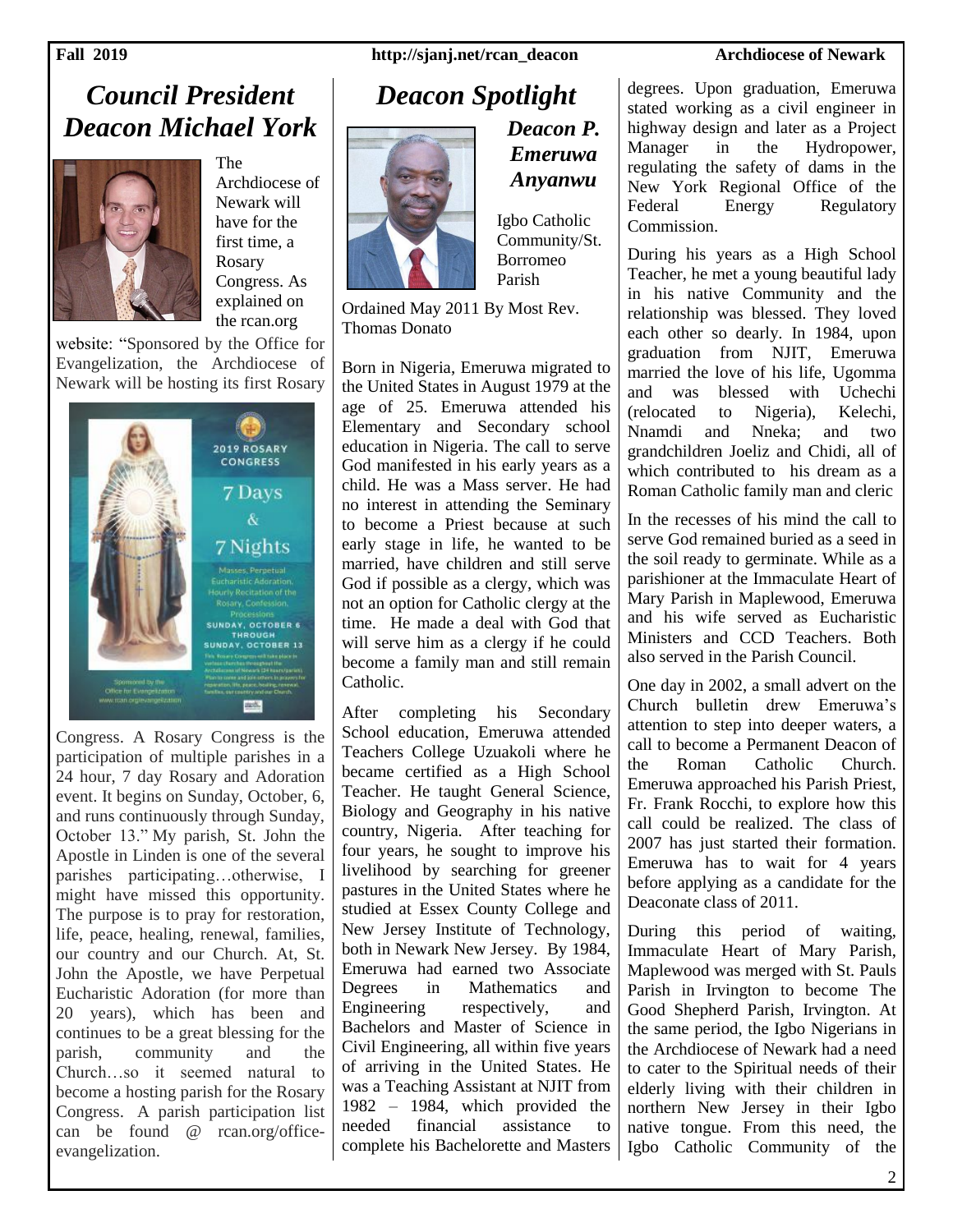Archdiocese of Newark was created as an Ethnic Ministry.

In 2006, Emeruwa applied for acceptance for the class of 2011. On Ash Wednesday, before the Saturday, when the first meeting and interview for selection into the Class of 2011 Deaconate Formation, his mother died. Emeruwa delayed travelling to his native country, Nigeria, to arrange for his mother's funeral until after the interview. As God would have it, he was selected as one of the 35 men for the 2011 class.

Combining work, some travel at work, family life and attending the formation classes was not so easy but God made the burden light. On May 21, 2011, Emeruwa was ordained a Permanent Deacon for the Archdiocese of Newark and was posted to serve his local Community, The Igbo Catholic Community of the Archdiocese of Newark, worshiping and celebrating Mass in their native Igbo language at Blessed Sacrament/St. Charles Borromeo Church, Newark.

Serving the Igbo Catholic Community has been joyful for Emeruwa who proclaims the Gospel in his native Igbo language and preaches about once in a month also in the Igbo language. His ordination has brought the Church closer to his native Igbo Community. He assists the four resident Priests as assigned, ministering to the sick and the youth. ` The service of a Deacon extends beyond serving at the Table and the Word. Emeruwa uses his profession as a Civil Engineer to serve his community. He is designated to chair the committee responsible for the acquisition of land from the City of Newark for the construction of the Igbo Catholic Community Heritage and Cultural Center that will help to enrich the religious and cultural lives of the Igbo Catholics in the Archdiocese of Newark. His education and professional experience placed him to serve his Igbo Community in this unique capacity,

### which is also savings to the Igbo Catholic Community. Emeruwa looks forward to when the dream of the Community he serves will be realized and the Igbo Catholic people will have full identity in Newark, the City that welcomed the Igbo Catholic students as they sought for higher education in the Colleges and Universities in Newark, and Central and Northern New Jersey. When the project is completed, the Igbo Catholic Youths will have a Heritage and Cultural Center that will serve the Community

Emeruwa is blessed with a lovely wife, four children and two grandchildren and currently serves as the Essex County representative in the Archdiocese of Newark Council of Permanent Deacons.

and the Archdiocese of Newark for

future generations.

## *Deacon's Then & Now (continued from page 1)*

By the fourth century, bishops increasingly delegated priests to preside in their stead at the Sunday Eucharist, leading many to wonder why the deacons held so much power.

"The role an ordained minister played with respect to the Eucharist determined one's place within the Church. The diaconate went into decline in the post-Nicene period as the Eucharist was delegated by the bishops to the presbyters," said Cummings. "Prior to the fourth century there weren't parishes, so as an increasing number of priests began to meet the pastoral needs, the deacons found themselves, in a way, supplanted by the role of the priests."

As a result, deacons were relegated to assisting priests, primarily at the altar. In addition, the diaconate came to be seen as a step on the path to eventual ordination as a priest, giving rise to the transitional deacon. Scholars suggest that the failure to understand the role of the deacon in its own right led to the order's collapse. By the Middle Ages the diaconate had nearly disappeared.

While the idea of restoring the permanent diaconate resurfaced momentarily at the Council of Trent, it went nowhere. Four hundred years elapsed before the idea again resurfaced—in the most unlikely of places. During World War II, a group of Catholic men imprisoned at Dachau, a Nazi concentration camp, wondered whether permanent deacons might be able to do positive work for the Church. Called "the Deacon Circle," the group continued to meet after the war's end, addressing the concept of justice through service and stewardship.

By 1959, an International Diaconate Circle was organized, and when the Second Vatican Council convened, many of the German Council fathers called for the restoration of the Church's sacred order. The permanent diaconate was restored on October 30, 1963, and promulgated as part of the Dogmatic Constitution on the Church on November 21, 1964.

Cummings cited three challenges facing the modern deacon. The first, he said, was the deacon's accessibility to the bishop.

"The deacon is an agent of the bishop. He often is attached to a parish, but his job is to go and do what the bishop wants him to go and do and be."

The second challenge is humility: The deacon must recognize his own gifts and weaknesses in diaconal ministry.

"That's a real challenge," said Cummings. "Deacons should excel in their gifts but try to ameliorate or improve the areas where they are weak."

The third challenge, he said, is balancing his responsibilities and remembering that his priority is to his family.

However: "The number one problem that deacons face is developing the discipline within their own lives of